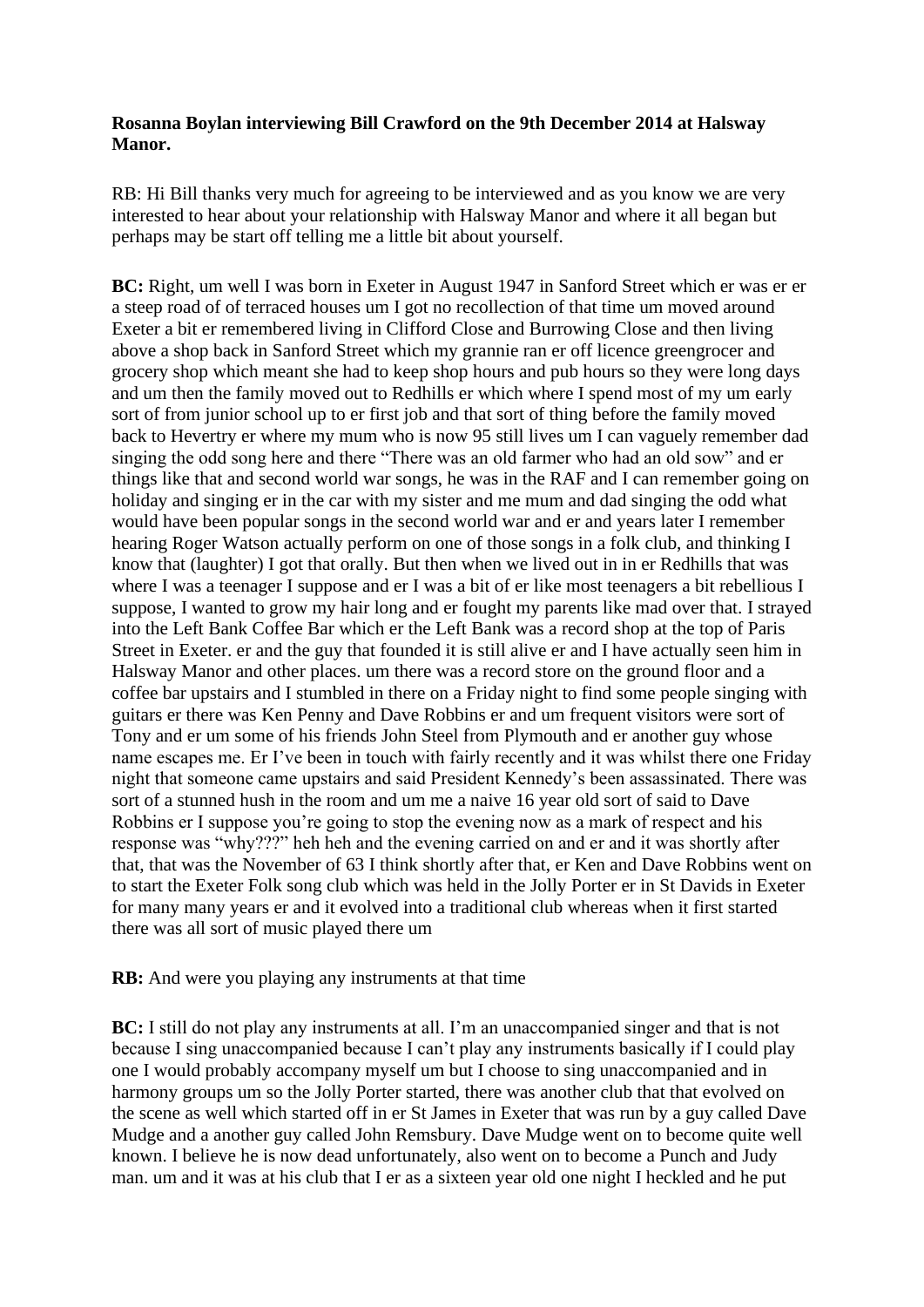me on the spot and said you're going to sing here next week and I took that seriously and the following week I went there with a song and I can't remember what that song was but I remember singing it er and that was when I started singing so that would have probably been 1964 so this year I realised I had been singing for fifty years and I remember my mother saying to me so that's another 5 minute craze and here we are 50 years later and its been my whole life really. I got involved in the Jolly Porter as an MC and er as one of the resident singers um and in my early days er I'm not saying I'm a good singer now in my early days I was appalling um I'd difficulty holding a key and er I remember Tony Rose once asking me as I introduced a song once shouting out from the audience what four keys are you going to sing this in which was the friendly spirit of the Jolly Porter but I persevered and um and er I can hold a tune and I've been able to for years. I teamed up with my then girlfriend < strong>who became my fiancee and then we split up: Lyn Batman: and she is now in China running a children's hospice and another guy called Dave Weakston who was a student at Exeter University went on to become Dr Weakston, a botanist er er and he was a professor at Massachussetts University, unfortunately he died a few years ago. and er another friend Dave < strong>Lowry who is still a very good friend and the four of us together were the Oak Leaves: were a four part harmony group in the Jolly Porter um and in those early days there were folk clubs everywhere and it was possible to to virtually go to a folk club every other week if you wanted to. And because there was a growing number of artists that were being booked professionally although I wasn't actually involved in the booking side of things in those early days that was Dave robbins and Ken Penny and the treasurer Dave Seewood otherwise known as Seedy he was a very good friend and is stilll around. There was a club in Swindon run by Ted Pool, Ted and Ivy Pool who they are still heavily involved in that club though Ted is well into his eighties so is Ivy and Ted managed to get together with load of other folk clubs from the south west to form a Federation of Folk song clubs which enabled us to book artists on the circuit so we that could offer something like 10 days work in 12 days so we could get them on a tour cover their traveling costs so get them at an economic rate and in those days you didn't travel from Exeter to Barnstaple for an evening as you do now um so this sort of distances between the clubs so that meant the audience were unique to the area nowadays people travel much much further to see artists so you you might not work so well er but we used to meet once a quarter at Halsway Manor and that was my first involvement with Halsway um I just used to go along for the ride cos' they were good fun weekends but eventually ended up attending the sort of official office meeting which decided who to book or not to book. Ted and Ivy got a lot of archive material from this including account books Paul Simon was £6 but Yeovil paid him £10 cos they thought he was good and he did the Jolly Porter, I've got photographs of Paul Simon in the Jolly Porter and he also did another club in Exeter which was, I mentioned the club in St James that closed and they had to find a new venue and er a school friend of mine he was in the year younger than me Tom Mason his father had bought a big old house er in the Overton area of Exeter if I remember rightly and in the grounds there was an old barn and he gave it to Tom as a den I suppose er a venue access was through a ladder and a trapdoor that was the only way in and out. The roof was lined with straw held back with wire netting as insulation and there was electricity there and we had a folk club there and er Paul Simon appeared there on the Friday before the Tuesday he appeared at Exeter and that was the Friday before his first British television appearance and I've got a recording of that night at home which er I have since had put on to a CD. The police discovered that place and closed it down because the only way in and out was the ladder we all smoked in those days, the ceiling was nothing but straw. I looked back at that it was a horrific fire trap um but it was a fantastic venue and um when it moved from there it eventually ended up in the basement of a working paper mill on the banks of the river Exe which became the Mill on the Exe, pub so there is a bit of background to the sort of things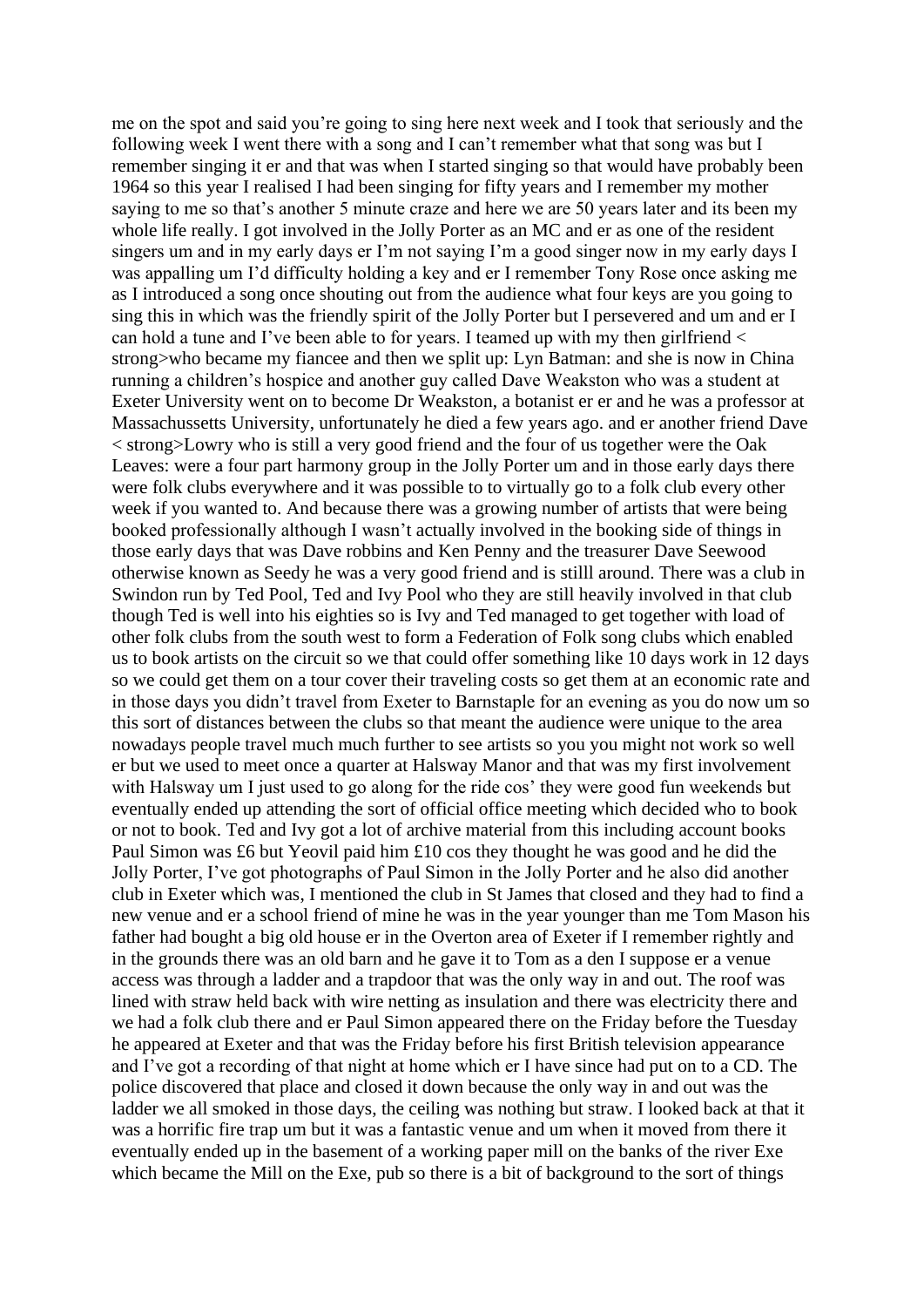that went on and as I say we booked Paul Simon through the Federation um we've got records of how much artists were paid and it is interesting to see artists rates going up year on year other artists going down "chuckle chuckle" and because there was no motorway in those days these meeting were once a quarter we had an informal song session in in the Barracuda Bar above the Long Bar ar in North street Exeter on Saturday lunchtime so on the meeting weekend of the Federation meetings we would meet in the Barracuda Bar have a few pints and a song and then leap in our cars and drive up north as we used to say because it used to take us forever to get up here heh heh and we would stay the night and drive back the next day. Nowadays I drive up to Exeter from Bridgewater to see my mum of an evening and also I sing with Clach acapelle group and we practice once a week in Exeter Monday night and drive back on a Monday night it is remarkable how distances have shortened. But anyway the weekends I remember initially staying in Halsway Manor itself and um and the one thing which sticks in my mind was the first meal I had here on Saturday evening and it was cold lamb chops and cold lamb is not good at the best of times, cold lamb chops was not good at all. Um So the next time I remember I remember another time coming up here I don't know whether it was the next time or not and I actually had B & B in the Carew Arms down in Crowcombe um the format of the weekend if my memory serves me right was that there would be an afternoon official meeting of the Federation where we would, where it would be discussed who to book, any issues er I remember one of the issues that came up was when the Performing Rights Society discovered folk clubs were having live performance and demanded payment for copyright purposes um sort of issues like that um who to book, how to promote folk music and that sort of thing and um I only, I can only ever remember attending one of those meetings. I was on the periphery I was up for the crack um so what happened. The meeting would be the Saturday afternoon we would then have a meal then the evening I remember the very first one um it was decided that one of the clubs would put on an event for the evening and this particular one I think there was a dance being organised which was unusual for us. cos we were singers er and also we decided to do a Mummers Play er the Jolly Porter's Pub had a tradition of doing Mummers Plays every Christmas which would take to Plymouth club on a Monday night Folk Club, Exeter on a Tuesday and Barnstable on a Wednesday and it was a real hound dog job. I can remember the Russian Bear at Barnstable one time speaking for about 3 or 4 minutes and then drying up looking for the prompt to reply and she didn't have a clue as he hadn't yet started the script. It was a real ad lib job and good fun so we decided we would do our Mummers Play on the Saturday evening in Halsway Manor em and we were all in outrageous costumes and things like that. When we got here we were talking to Don and Elaine Morgan who ran Bournemouth and Poole Folk Club and their club was going to do their Mummers' Play and when we compared script it was virtually the same play but they were going to do theirs in traditional style all in tat suits um with their faces hidden with the tatters over their faces all in a line and take one step forward and say their lines and backinto the line again . So we said You do yours its in traitional style and ours is hammed up so they did theirs and we never did ours. em and it was a good evening em but as singers we used to go more down to the Carew Arms and we would spend the evening, the Saturday evening, eventually the events in the Manor dwindled because we were all going down the pub to sing there and we would be there until God knows what time and I did once ask Jack Fisher who was then the Landlord what time he closed and he pointed to a red faced man in the corner and he said when that man goes I close cos he's the village policeman. So then we were generally singing till midnight -1 o'clock and these were in the days when pubs closed at half past ten. So they were wonderful evenings er and I do have some photographs taken in that pub on those nights ehm, we also, the Sunday morning would be a walk around what is now become known as the Halsway Loop, up one side of the house on to the hills, when I say up one side of the house I dont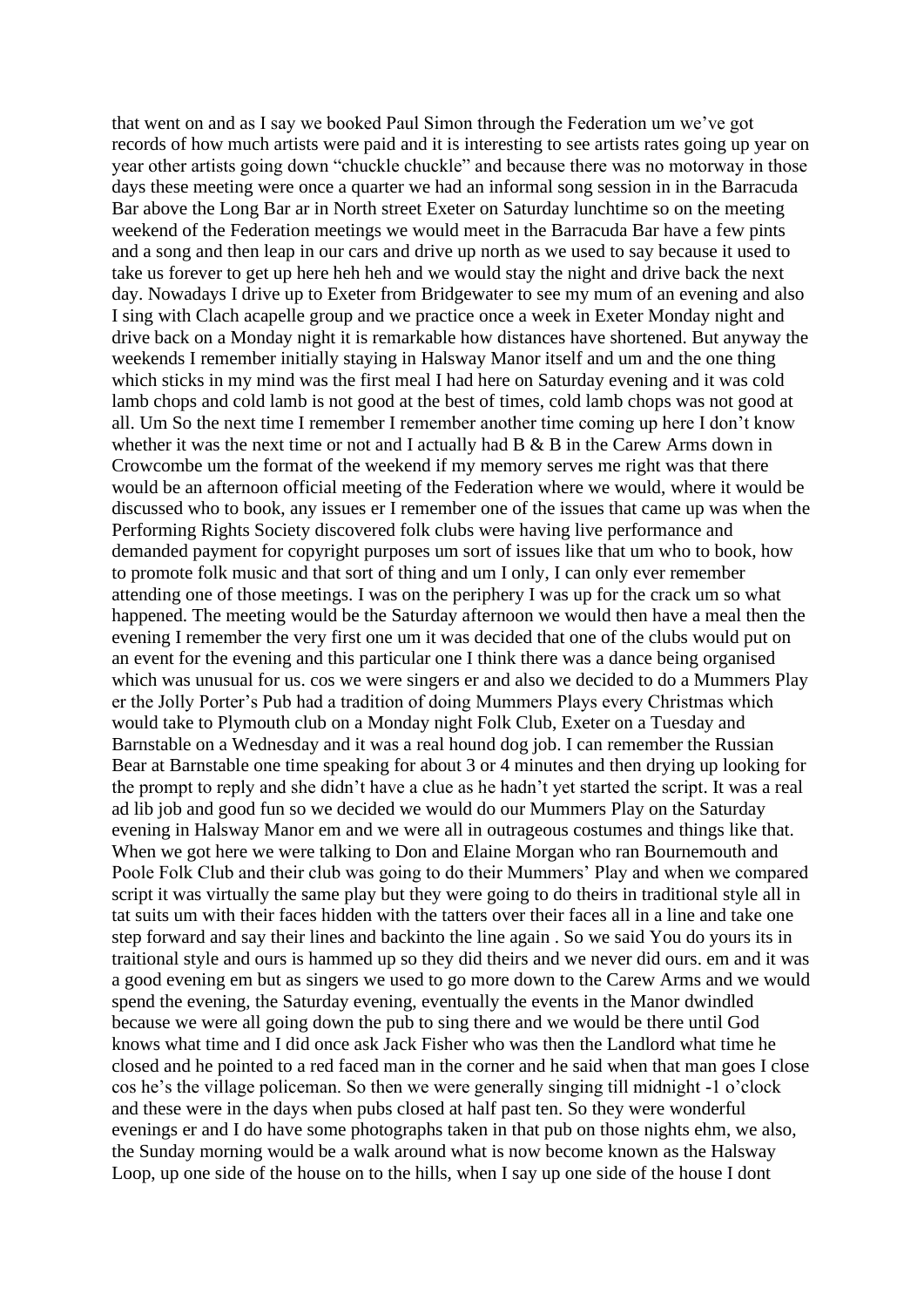mean up the walls I means up the side across the top and down the other side and back here and that would clear the cobwebs from the previous night's drinking. And we still do that. I walk on the Quantocks a lot but that was my introduction to the Quantocks as well from Halsway Manor. Paul James the Chief Executive does ask me to lead walks from Halsway Manor now which is a great privilege to do. I really enjoy walking on the hills. But then Sunday lunchtime going back to these weekends there would be another session in the Carew Arms which would go on for as long as we wanted it to really er and I remember one particular occasion a group of blokes there who thoroughly enjoyed our singing and asked us where we were from and we said we were from Exeter but people were from elsewhere and he asked us if we would call in at the British Legion at Taunton on the way home that Sunday evening and sing for them in their British Legion Club. And I can remember we stayed in the pub all the afternoon and then we leapt in our cars and drove off to Taunton , parked outside the British Legion went in and had a night singing for them until half past ten when they closed drinking all the time and then leapt in our cars and drove back to Exeter. Its outrageous when you look back at it , thats what happened. I remember meeting various people for the first time at Halsway manor who have become firm friends over the years Meg Rose, who was married to Tony Rose for a while, she was a waitress and kitchen maid here when we used to come up here and I've got some wonderful stories about Meg but best left for Meg to tell (chuckle).

## **RB:** Share one with us.

**BC:** I can remember I think I can this one now because I mentioned earlier my very good friend David Lowry who I sang with back in the 60s, in the Oak Leaves and em I remember being up here one weekend and seeing a curtain in one of the rooms, and I cant remember which room it was, moving , so I pulled it back and there was Meg Rose and David Lowry behind the curtain. (general laughter) But yes, we've often laughed at that. Meg has wonderful stories of her own about being here. I mentioned photographs taken in the Carew Arms and one of those photographs there is a young lady next to me, I'm stood up singing and for fifty years, forty nine/fifty years I have wondered who on earth she was and I can remember her I think she was another waitress with Meg but I didn't know who she was and I've vague recollections of engineering getting her sitting next to me but cant really recall. we organised a reunion last year and that lady attended so I now know who she was.

## **RB:** Excellent

**BC:** Which is fantastic to look at this face for forty years, for forty nine years and wonder who it was and then to actually meet her again.

**RB:** Who organised the reunion?

**BC:** Ah well

**RB:** Was that through Halsway?

**BC:** Erm Meg and I were, cant remember whether we were Sidmouth or whether we were at somebody's funeral which we do a lot of nowadays, or something but we were talking about the old Federation Meeting weekends where we had such a wonderful time and thought it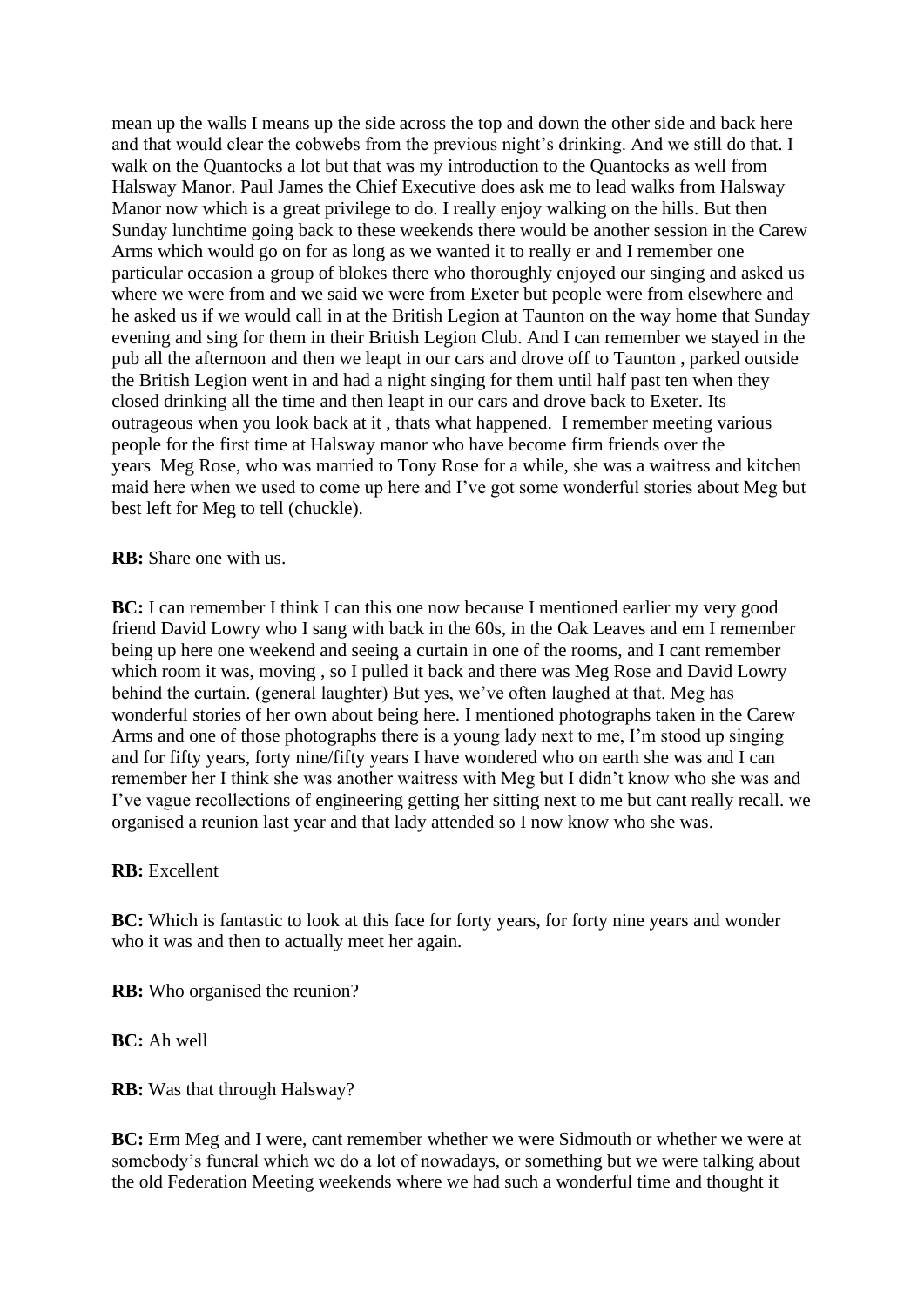would be good to do it again the one off to see if we could get as many people as possible to come. So we had words with Halsway Manor and they were delighted at the idea eh so Meg and I organised it as a nostalgic revival weekend if you like, contacted as many people as we could get hold of that were involved back in the 60s em a lot sadly are not with us any more, but a lot we're still in touch with and people actually crept out the woodwork as well or heard about it and in fact as an aside here the event was in March of 2014, the reunion event and I was in India on holiday in the early part of March and I came back on a particular, on the Friday before the Friday it was going to happen, in order to be back the week before to make sure everything was running correctly and at Heathrow airport I bumped into Elaine Morgan who I mentioned earlier from Bournemouth & Poole FolkClub, she had been in India as well and she had flown back the same day to come to this event. her and Don are no longer together havent been for years and she's with Colin Wakener so she's Elaine Wakener but Ive been in touch with her for years and years because we see each other at Padstow May day and so yes people just came from all over the place, we managed to get in touch with ex Jolly Porter people who had only ever been at the Jolly Porter as students , Bernard Davis from Liverpool, he came down for it and Gerry Hickson, who sang, I mentioned right at the start the Club was organised by Dave Robins and Ken Penny and sadly we lost Ken some years ago to Motor neurone disease but Dave Robins is still around eh although he had a stroke quite a few years ago now and is no longer able to sing and I recently saw him and he very sadly I thought he said to me he searched and searched his brain but he cannot find the Dave Robins that used to be the dynamic folksinger we knew back in the 60s and I think that was really really sad because he was such a fine singer. But Dave and Ken sang with another guy Jed Hickson I always get his name wrong, he was down here as a teacher down in Exeter as a teacher , he now lives up north, he came down for the reunion as well so it was great to meet people that we hadn't seen for 40 or 50 years , all with old Halsway memories.

#### **RB:** Thats amazing.

**BC:** And also Tony Rose well known singer professionally again sadly died and he is well, I don't know how many years ago now, but quite a few. When he was home from university in the summer or other university holidays he would team up with those other three and the Journeymen they called themselves and a lot of people think the Journeymen were a four piece but they were actually just the three with Tony during holiday periods. And I've actually got a recording made by my friend Bill Evers of the Journeymen singing in the Jolly Porter back in the 60s which I was able to give a copy to Dave Robins who was absolutely over the moon to have that record. Em phew, so yes Meg and I decided to organise this reunion so in discussions with Halsway Manor and with Bonny Sartin we discovered that the Halsway Manor was actually only up and running as a traditional folk art centre from a year after what we thought it was so when we had this anniversary, 50th anniversary for 2014, it was actually it should have been 2015.

## **RB:** You were a year early

**BC:** And this is the same thing has happened to me with Padstow May Day, I discovered May 1st in Padstow 50 years ago and last year I mentioned to one of the editors of the Padstow Echo that, when I say last year, earlier this year 2014 I mentioned to one of the editors of the Padstow Echo that it was my 50th May 1st so he asked me to write an article for the Padstow Echo about coming to May Day for 50 occasions which was obviously 49 years and when I sat down to work it all out I realised I was a year adrift with that as well and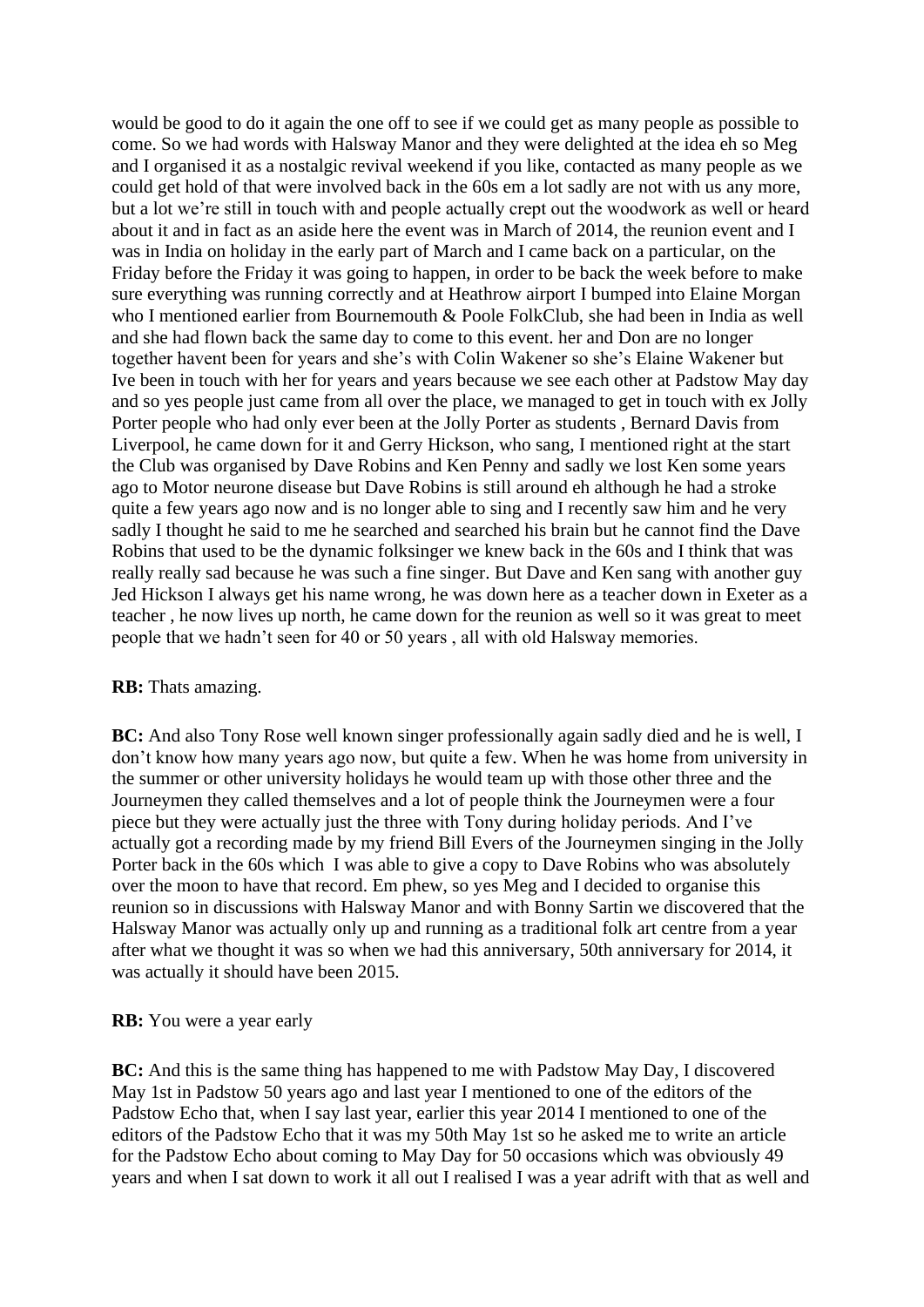next year is my 50th May 1st but I did the article anyway which went down quite well in Padstow, Padstow May Day seen by an outsider and how its changed over the years. This confusion with years is this thing that comes with age really, they all merge into one. Other people have reminded me of things that happened here I said I never use to after the first time stay at Halsway Manor I stayed in the Carew Arms , well I can remember booking into the Carew Arms I was with me then fiancee the former mentioned Lynn Batten and em but Dave Lowry reminds me that one session and it was a February me and him slept in my Morris Minor outside the Carew Arms and were woken up by the milkman about 5 o'clock in the morning and not really woken up because we were already awake freezing to death. (Chuckle chuckle). I dont personally remember that but he assures me that happened we actually, kipped in my own Morris Minor OTA 606 which was er did a lot of things. I also remember coming to Halsway Manor, Dave Robins worked for awhile for Bill Rutter in the FDS office in Exeter and organised a traditional song weekend here er which wasn't that well attended and to give Dave a bit of suport er I came up to that and Im not sure whether Lynn was with me or whether I was on my own for that but what does stick in my mind is a small group of us exchanging songs around a room and that same group visiting Ruth Tong in Crowcombe in the house she lived in er and I can't Ive looked around Crowcombe and I cant visualise where that was and I remember sitting in her house and exchanging songs and stories with her which I think is rather remarkable really and I didn't know who she was at the time , I was only about 17/18 eh but I look back at that. One of the other stories is eh we were down Carew Arms we were driving back up here in various states of inebriation er and I remember Ken Penny not stopping his car in time for one occasion and hitting the balustrade out there and knocked the concrete balls off the top , falling off, and Marjory shouting out that one of those drunken Exeter lads had knocked off one of her husband's balls (laughter) which , you can imagine the laughter that ensued where with that I can also remember someone and I cant remember what the discussion had been about, I think it might have been about the attitude but the em personalities of Bill Rutter and Marjory Hunt and I can remember someone saying you cant tell Marjory from Rutter which harks back to the old Stork margarine advert. (laughter) I cant remember the context I just remember that line "You can't tell Marjery from Rutter. but eh yes its quite amusing, quite amusing times we had really. One of the problems with the folk song revival was that the EFDS in those early 60s largely were dance orientated organisation. I well remember the early days of the song revival at Sidmouth festival where the people that ran Sidmouth were mainly dancers they didn't know how to cope with these people who actually drank because a folk song club was generally on licensed premises and we generally drank and they had great difficulty coping with people that would drink too much . So there was always the sort of friction there and I think that one of the problems which doesnt exist anymore, but em which in those early days, I dont know if that really effected us coming here, but I do remember that they didnt like us going down the Carew Arms and drinking.

RB.  Was the bar open at Halsway?

**BC:** There was a bar here, yes and you just reminded me of something else actually, I left Exeter in 1969 for work, I moved away, the afore mentioned Lynn Batten and I had split up, Dave Wickes who I was staying with had finished his university career and had moved on to Coventry so I decided perhaps it was time for me to move on and I moved to Aylesbury in Buckinghamshire and Im losing my thread now: where was I going with that: oh yes I moved away from Exeter and eh had no, I used to come back and visit the Jolly Porter for any big event or whenever I could infact, and still kept in touch with all my friends in eh Exeter and in the West Country but didnt come back to Halsway Manor and then after being away for, I lived in Aylesbury then in Hertfordshire for many many years where I was, when I was in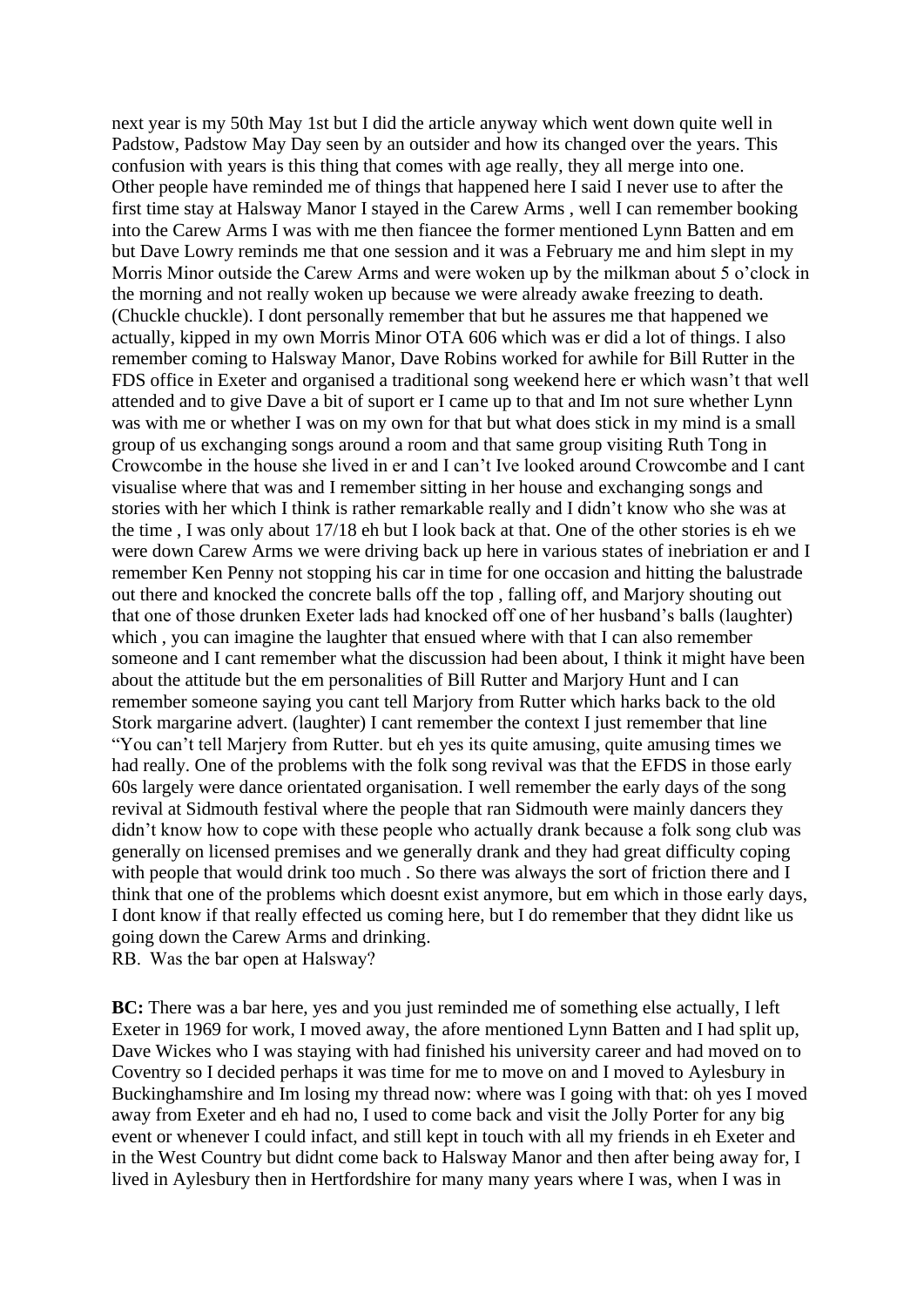Aylesbury I got involved with Amersham Folk Club and em used to sing alot in that area, then I moved to Hertfordshire and got involved in Welyn Garden City Folk Club and em Stevenage Folk CLub and Hitchin Folk Club .  By this time I was married and I sang with my wife, she was a multi instrumentalist and we performed together at various clubs all over the place.  And I moved back to the West Country in 1990 and lived in Bridgwater which was only just over the hill from Halsway Manor but still I never never came back here at all and then, in 2003 my wife was diagnosed with a brain tumour and I looked after her until she died in 2007.  And not longer after she died I was in Bridgwater Library and I saw a flyer for a folk event at Halsway Manor with Dr. Faustuss and I knew Tim Van Ikem  was in Dr Faustass and I knew Tim quite well and Nick quite well so I thought oh I will go along to that.  And I realised as I walked in the door that it was probably the first time I'd been here for over 40 years and I walked in that door and nothing had changed, it looked exactly the same and I found that really spooky. Em since then Ive been back alot.  I was involved a lot in Bridgwater (what is reputed to be the oldest Arts Centre in the country) it was funded by the Arts Council thats where I think they get that from.  I was on the board of directors there and helped with folk development there, and one of the staff was Rachel, and when the arts centre lost all its funding and she lost her job, she ended up working in Halsway Manor and since then Ive been alot more involved.

**RB:** You said you come here to do walking groups is that ongoing?

**BC:** It is ongoing, its a sad old story really, Paul James asked me twice or maybe three times to lead walking weeks and each time there has not been sufficient people signed up to actually run it. The last one was going to be with Taffy Thomas where I would lead walks and Taffy would leap out from under a mushroom somewhere on the Quantocks and tell us a story that he could relate to the patch, and things like that, but even that was unfortunately cancelled.  But Im helping them with Halsway doing a day in Cecil Sharp House in February which Ive offered my services to help with that. And we are involved with organising yet another reunion weekend only its not a reunion this time.  If I go back to that Meg and I organised this 50 Years On thing at Halsway.  It was a great success, largely just singarounds with a session of people telling anecdotes about the days the earlier days of the folkclub revival.  Ted and Ivy Poole talking about the Swindon Folk CLub, I talked about the Jolly Porter, other people talked about their clubs.  We had a Desert Island Discs for Ted and Ivy which was great and it was, and lots of people brought scrapbooks and things so we had an amazing archive and I've been fortunate enough to get copies of that stuff em.  But everybody felt they wanted another one next year so Meg and I are currently working on the next one which is next April.  I think its almost a sellout.  I was a little bit apprehensive with the first one with regard to the bar because the bar normally only has bottled beer and if we were going to recreate what we did back in the sixties we were going to have to have some decent draught beer.  So I said leave the beer to me, I'll sort that out.  And I ordered two firkins, 2 x 9 gallons from one of the breweries in Wiveliscombe  They came over here and set them up behind the bar with Rachel's help and after the Friday night there was only one left and that one had been started so Paul managed to get more beer in.  I think he was over the moon with just how much was drunk cos with although I organised the beer, the arrangement was they would pay me the cost of the beer but the profit was for the bar: Halsway yes.  they were over the moon because we had the song sessions going on until cocoa which was on the agenda but then late night singing if you wanted to with  Ive got a personal license to run a bar so I was allowed to run the bar after the volunteer bar staff wanted to go home.  So we were singing and chatting and drinking till the early hours of the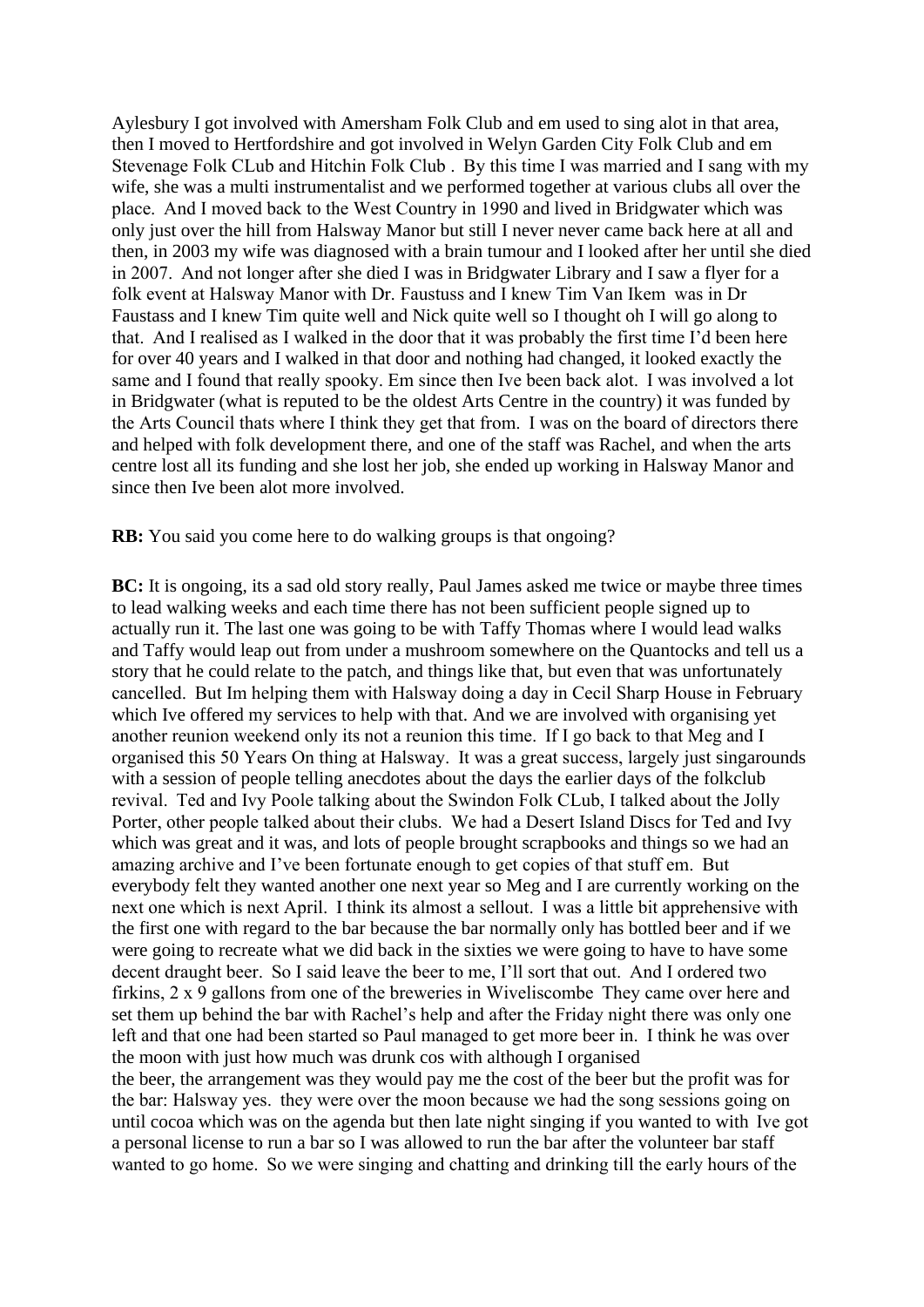morning and it was brilliant there was some absolutely superb singing, very high quality singing all weekend and everybody wanted us to do it again so the next one is going to be, we're still going to have it with a bit of archive stuff but alot of people we know said they didnt come because they said they werent around in the sixties and they felt it wasnt for them which was not our intention really.  We wanted everybody to experience the sort of weekends we had then.  So the next one, we got, I think its virtually a sellout again already, which is good, and what we're hoping to do is we'll have another Desert Island Discs.  We've got Bob and Gill Berry who were founded the Chippenham Folk CLub and organised the nice Chippenham Folk Festival for donkeys years.  They are going to be talking about their club and organising the festival.  They're also going to do Desert island Discs so we're keeping some of the things the same.  But we're also hoping to get old West World Television archive footage.  They did a weekly half hour folk programme which ran for about six weeks and em I think Plymouth CLub did the very first week and Exeter Club the second week, but it might have been the other way around but I know the Exeter Club drank the whole series' beer budget. (laughter) And what we're hoping to be able to do is to show some of those programmes, snippets from them to see how we were, and em Im also talking to Doc Rowe, folklorist, another Devonian from Newton Abbot way. he has got some fantastic archive material and Im hoping we can get him to put on something, Im not saying what yet, in case he cant, I know what we've got in mind but Im not going to say it here beause it might not materialise. Em so next April promises to be as good as the last one.

**RB:** So you see yourself continuing your relationship with Halsway?

**BC:** As a result of last year I became a friend of Halsway and over the years I've also done a lot of family history research and my mother comes, her line comes from north Devon, Merton, North Taunton, Doulton all around that area and there are lots and lots of Routtcliffes or Routliffes, depending on how you spell it and I am intrigued to find that the Routcliffes once owned Halsway Manor. That was in the, it was long after in the early part of the 20 century, so it was long after my Mum come down one line and its an unusual name linked to the area so undoubtedly if we got that far enough this place was descended from somebody I might be descended from.

# **RB:** It was in the blood

**BC:** It is interesting things like that em I mentioned 50 years ago going to Padstow May Day, during that family history search and I found one line of the family er on my father's side was Pearns, thats a very common name in Cornwall, er , my grandfather was purportedly born in Bridgwater but I dont think thats the case and his mother came from Gloucestershire and their family came from Swansea er and then I discovered that they actually came from Cornwall and they moved on to Swansea via Padstow. And I just find things like that spooky. RB. Fantastic

**BC:** Absolutely, so it er who knows.

**RB:** We need to think about finishing up now but as was mentioned it would be fantastic if you would consider singing something but I dont like to put you on the spot. If you're willing